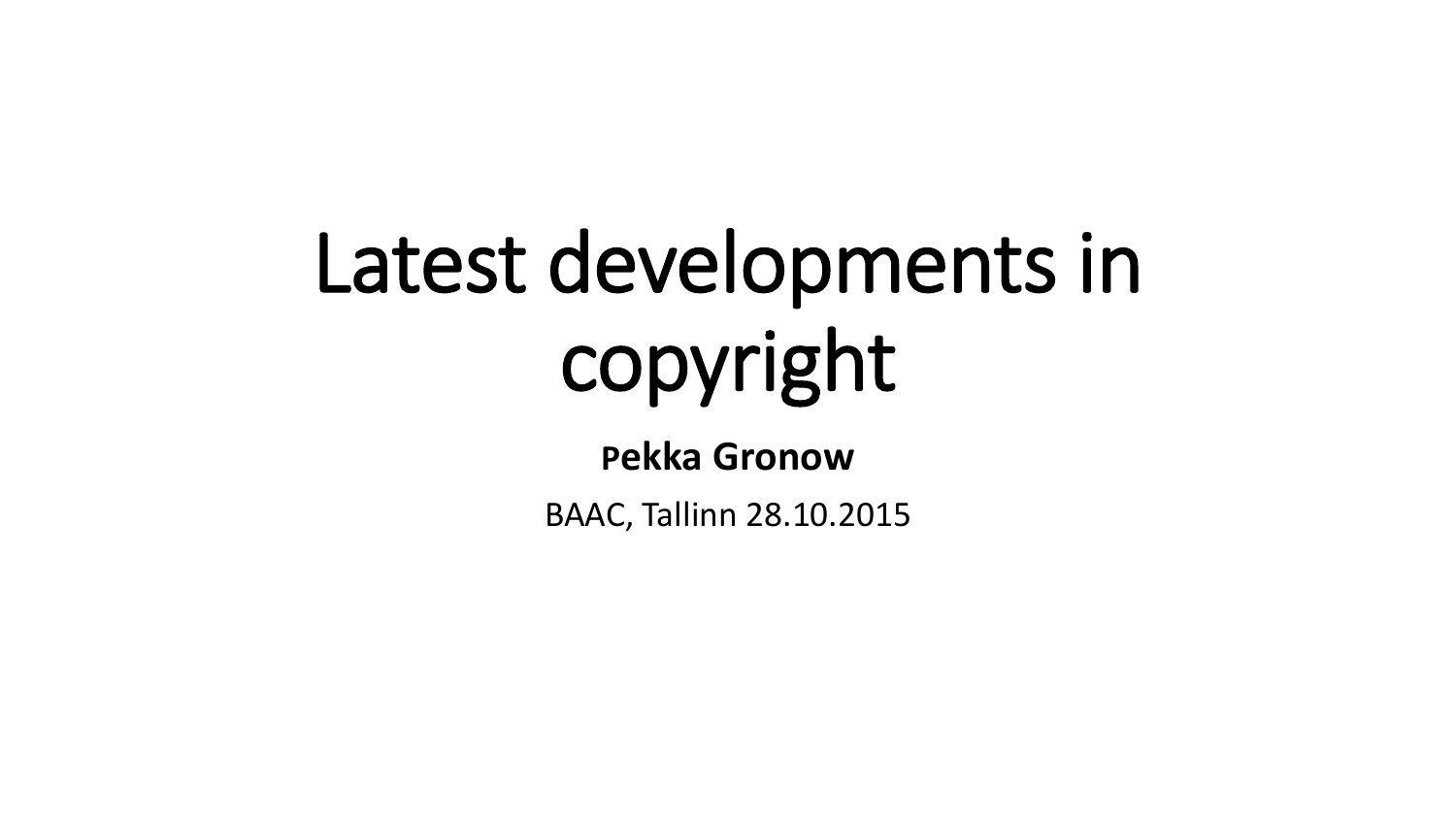## Why is copyright important for archives ?

- For the traditional work of archives, copyright is a minor issue. No archivist ever went to jail for breaking copyright laws
- Archives which want to open their collections to the wider public need to know about copyright. On the web, they will be treated as competitors of streaming services and other service providers
- Copyright law is constantly changing. It is important for archives to present their own viewpoint. Often changes are possible if we present a convincing argument
- Rights owners also want to make their works available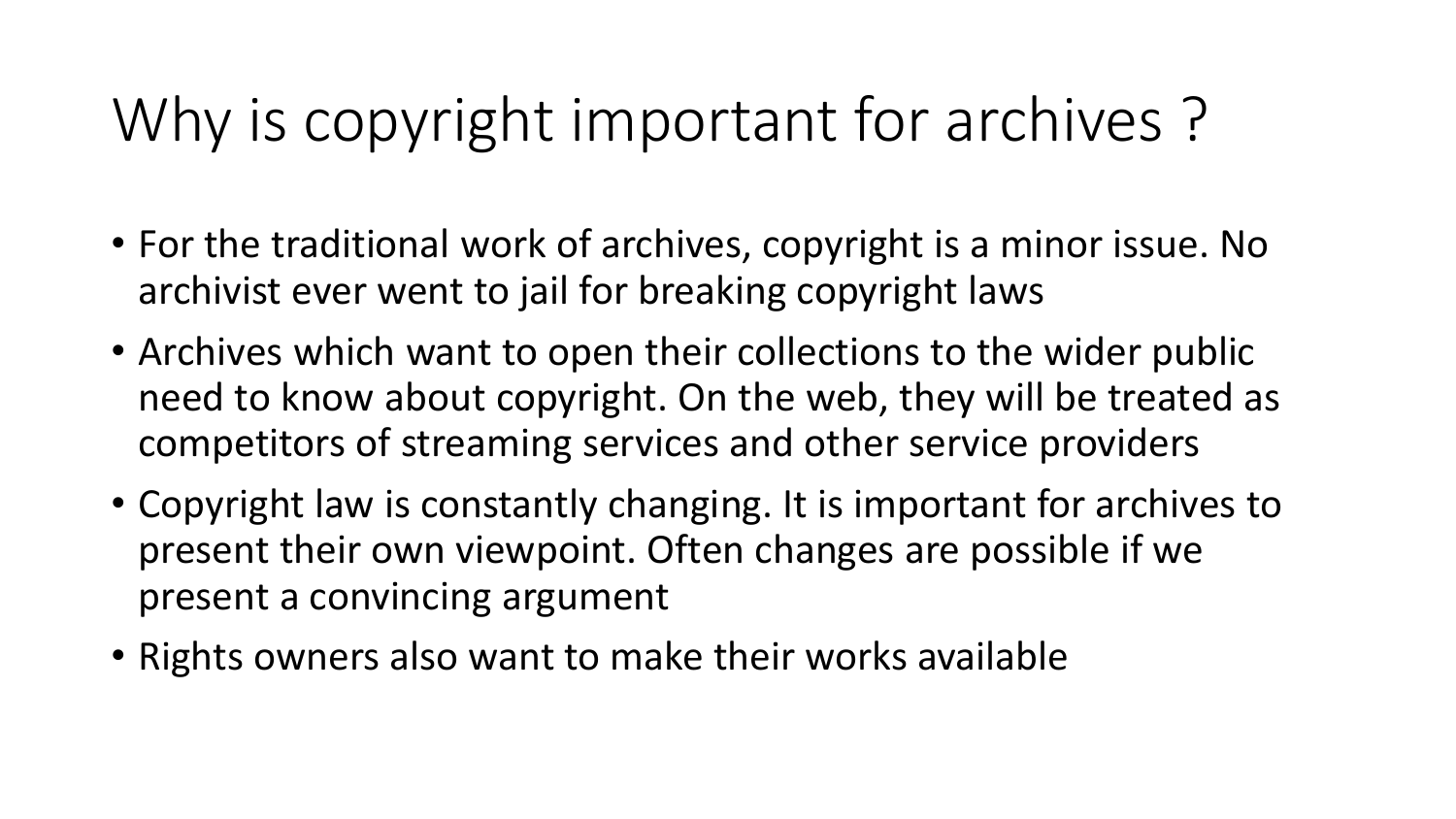The rights of authors are harmonized in the European Union, and the law is constantly evolving

- **The main trend is stronger protection**
- Harmonization according to highest national rule
- Stronger laws against pirates
- Longer terms of protection for authors, performers and producers (50 to 70 years)
- New rules for copyright management organizations
- **But there is a growing willingness to hear the users**
- Orphan works directive
- Text and data mining
- Resolve the problem of "geoblocking"
- The exceptions are not harmonized (the rights of archives and libraries)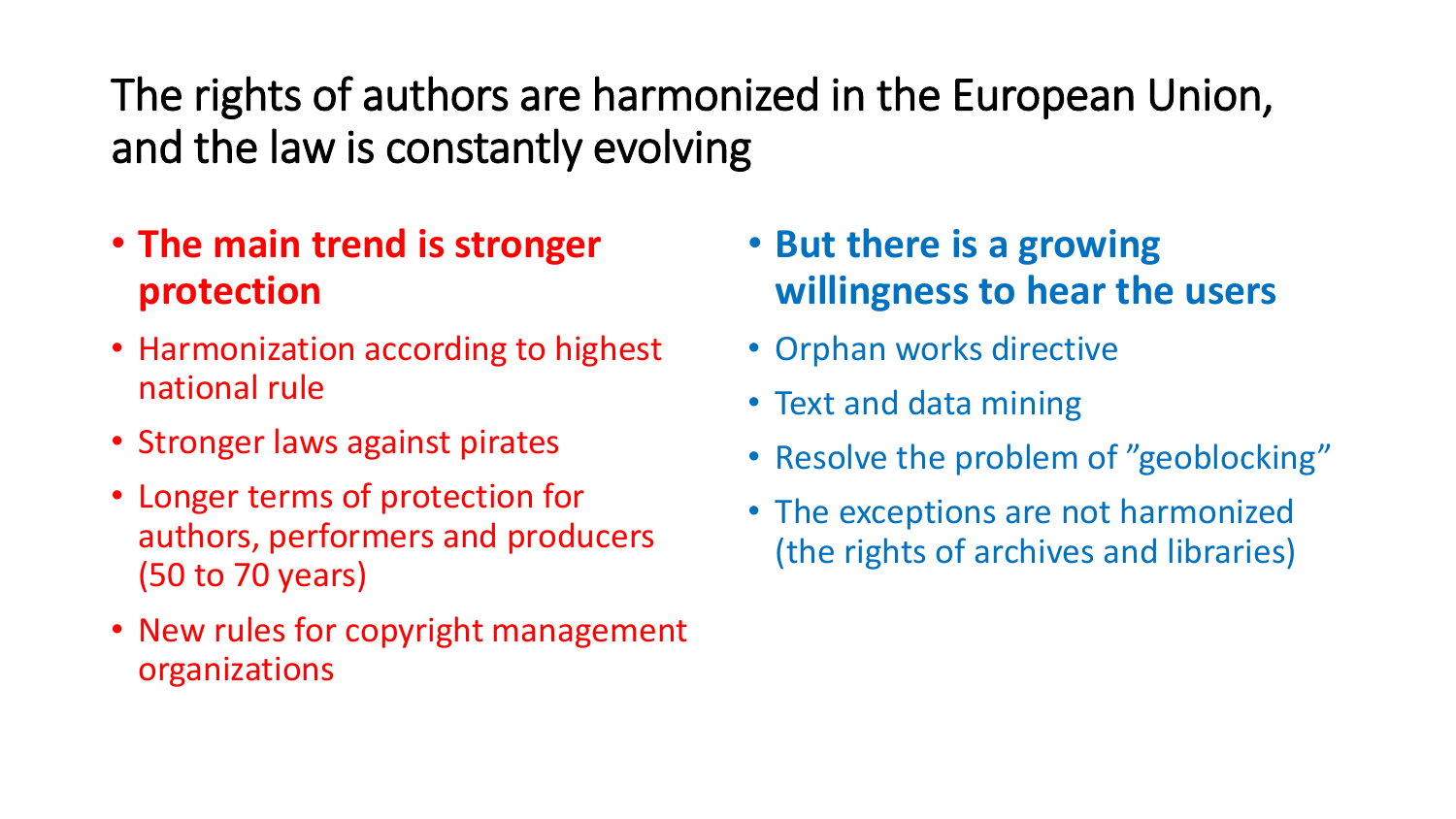Copyright: the person or persons who have created an original artistic or literary work have an exclusive right in the work

#### $\bullet$   $\odot$

- Copyright lasts for 70 years p.m.a. (after the death of the author)
- Copyright is "a bouquet of rights". The author can divide his rights in different ways (reproduction right, performance right etc)
- Basic principle: contracts with individual authors
- In music, performance rights (including streaming and broadcasting) are usually assigned to copyright management organizations. "Blanket licensing" is standard practice
- Special rules for cinematographic works and photographs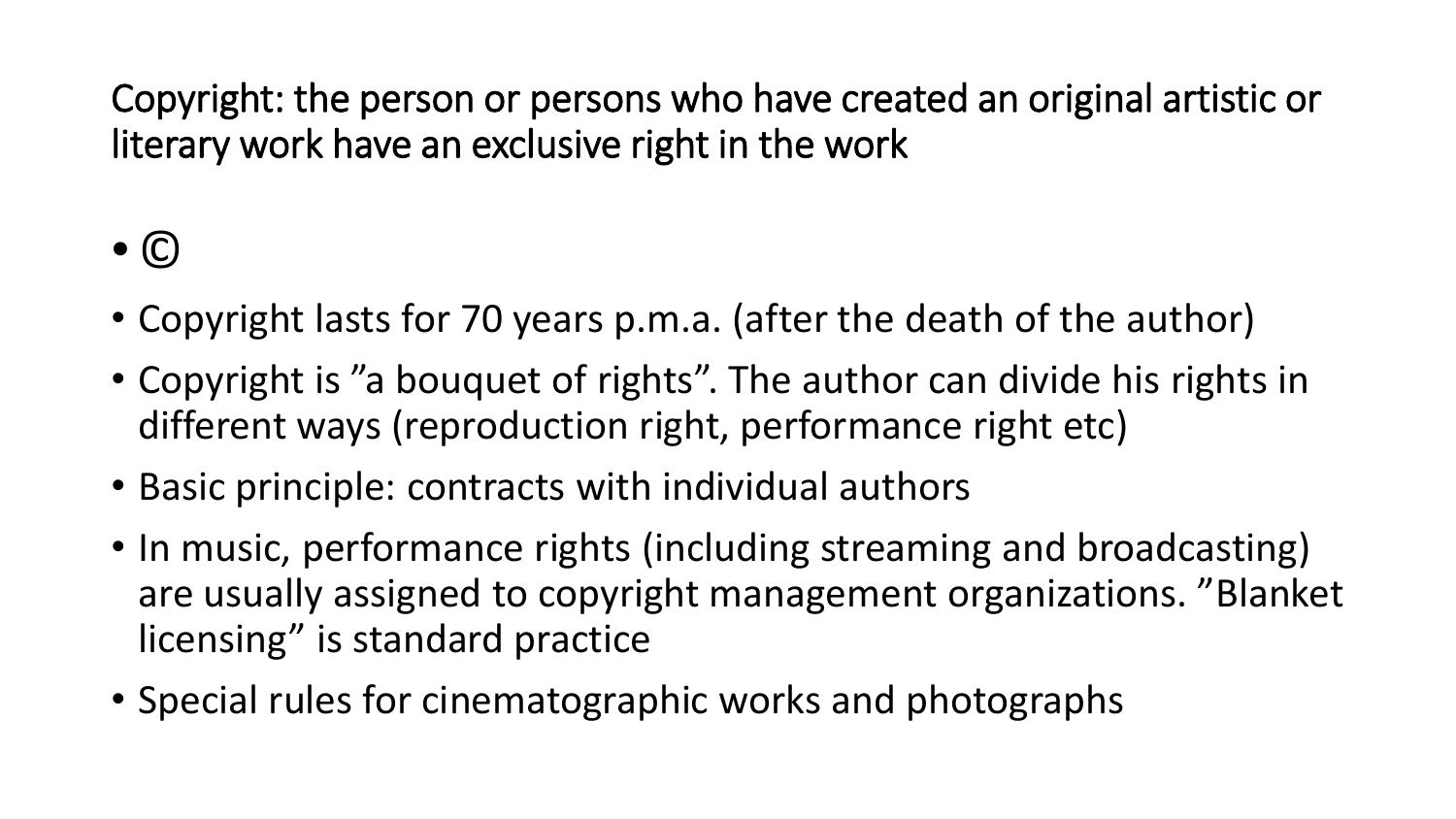#### Sound recordings = neighboring rights

- (**P**)
- Rights in sound recordings belong jointly to performers and producers (= record companies, broadcasters)
- Lasts 70 years from first publication (or recording), but does not apply to recordings first published before 1963
- The role of CMOs is smaller than in copyrights: record companies want to control their rights themselves
- Most (many) sound recordings are also recordings of protected works. These rights are independent of each other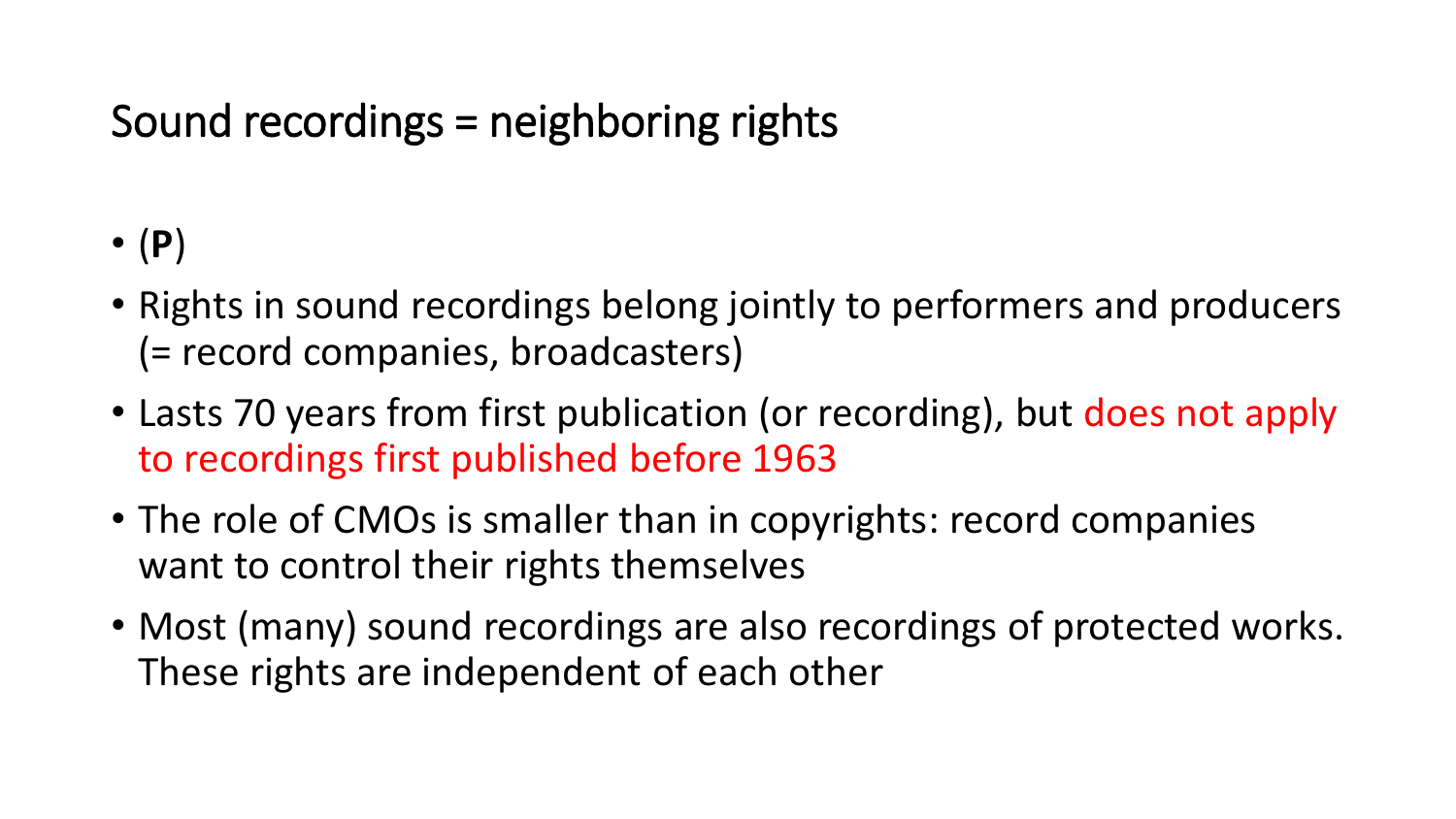The rights of authors and "neighboring rights" are independent of each other. All combinations are possible. Who are the rights owners here?

- A recording of a J. S. Bach composition made by Fritz Kreisler in 1925 for His Master's Voice and reissued on CD
- A recording of the Sibelius violin concerto made by Estonian radio in 1955.
- A recording of the Sibelius violin concerto made by Finlandia Records in 1985
- A recording of a Latvian author reading his own works in 2005, made by the author himself
- A recording of bird songs made by a Lithuanian archive in 1970
- A recording made by Eesti Raadio in 1975 of a radio play based on "Elu ja armastus", a novel by A. H. Tammsaare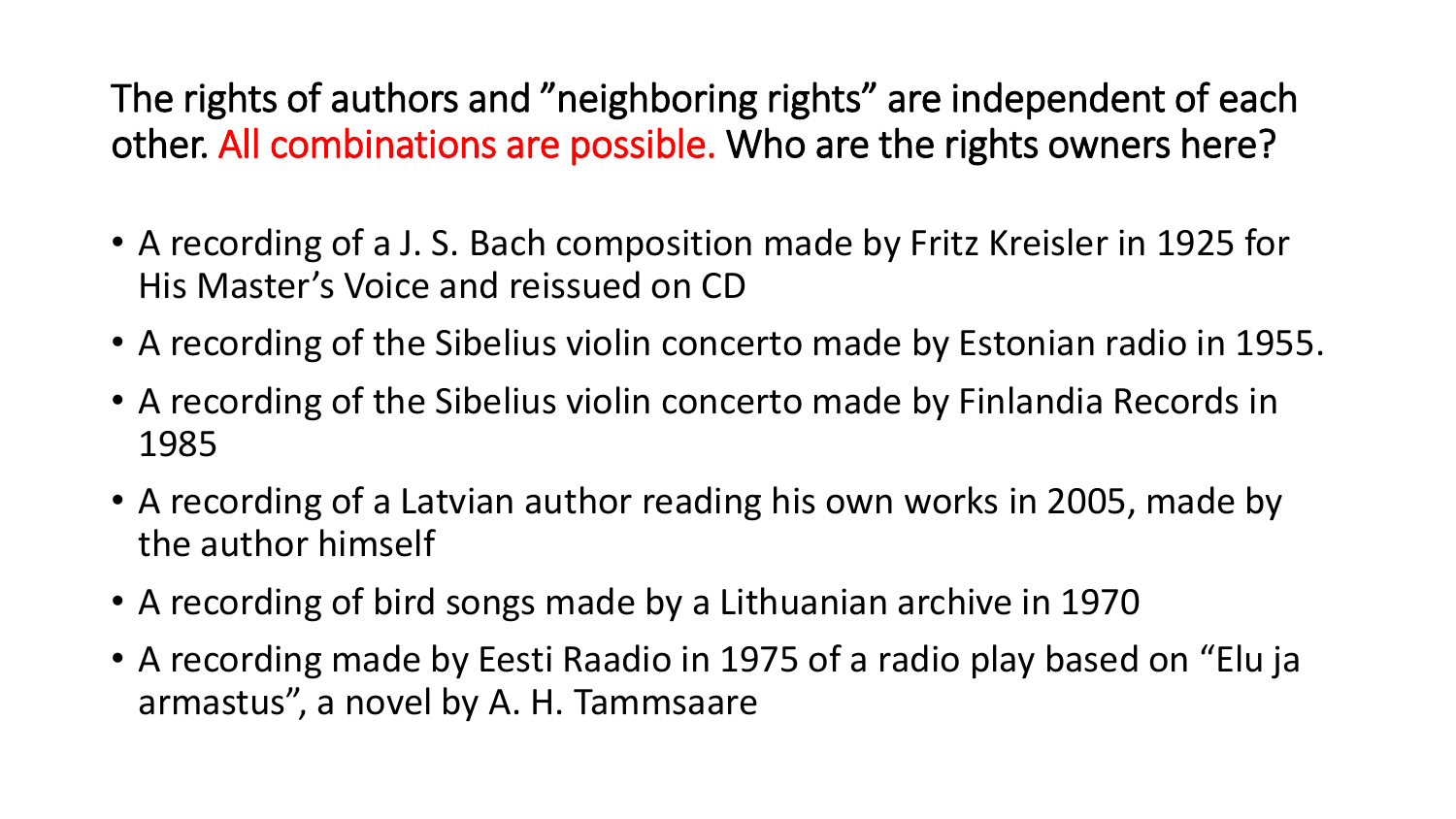#### Public domain ?

- If the recording was first published (or recorded) before 1963, the neighboring rights have expired. It is in public domain ("free")
- If the author(s) died before 1945, their rights have also expired
- The largest body of public domain sound recordings consists of pre-1963 classical music recordings
- Sometimes we do not know the dates, or even the names of he authors. Orphan works (and orphan recordings) ?
- For sound archives, the orphan works directive has relatively few applications, but it is an option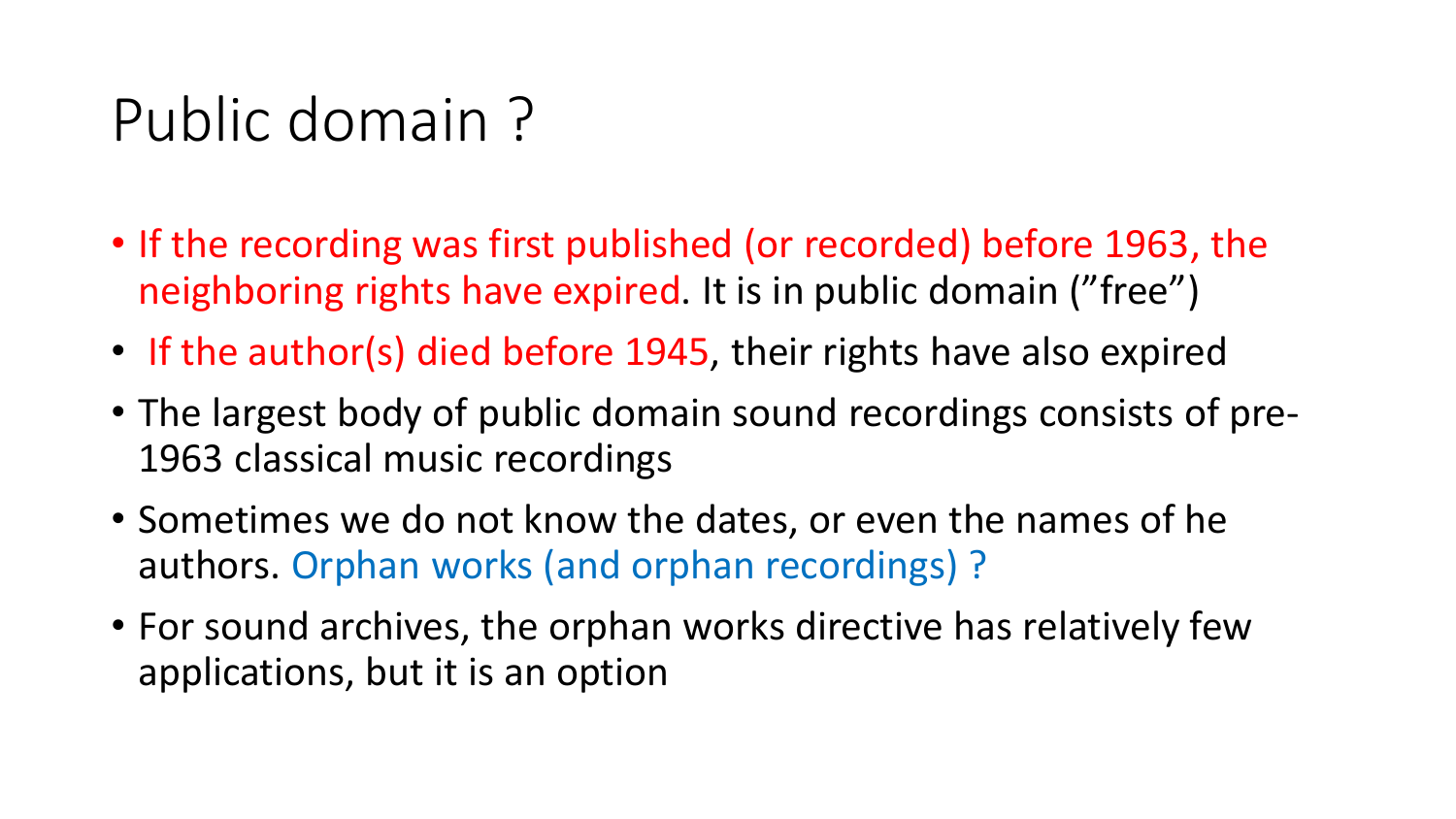## A small number of rights owners ?

- There are collections with only one rights owner, or a limited number of owners. For example:
- Wildlife recordings, sound effects recorded by institutions = one owner
- Recordings of a narrow and well-known target group, e. g. interviews with famous authors
- Individual contracts are a real alternative
- Items which cannot be cleared will just have to be left out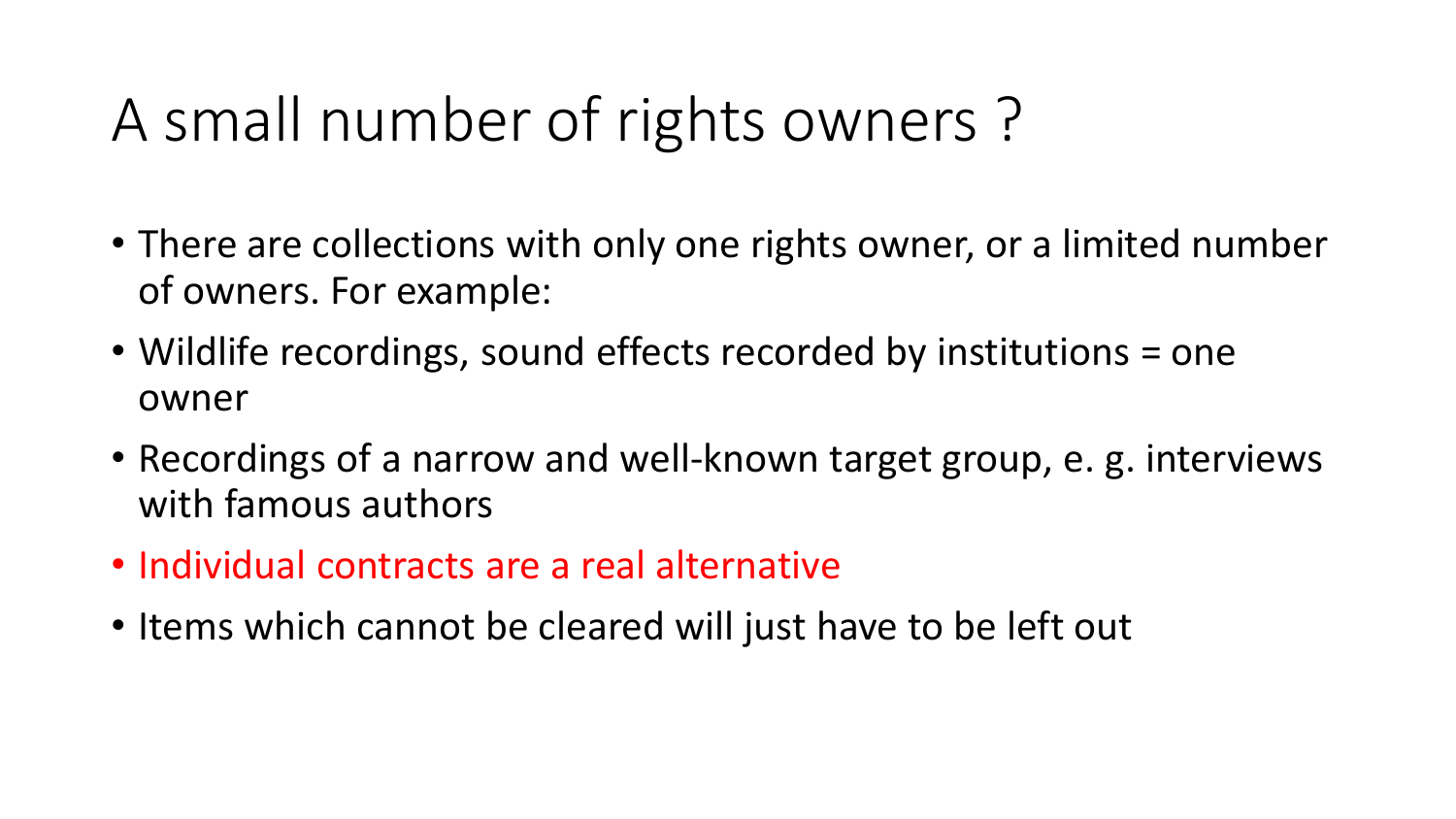#### Collective management ?

- The rights of composers and lyricists are almost universally represented by **copyright management organizations** (**CMO**s, "collecting societies") like GEMA, Teosto and EAÜ
- An example would be pre-1963 recordings of copyright-protected music: a single organization can grant a **blanket license**
- Typically CMOs have **territorial rights** only (one country)
- EU is trying to create "Licences for Europe", but the new policy may create new problems. What should be the position of archives?
- Exists also for other types of works (literature, visual arts etc)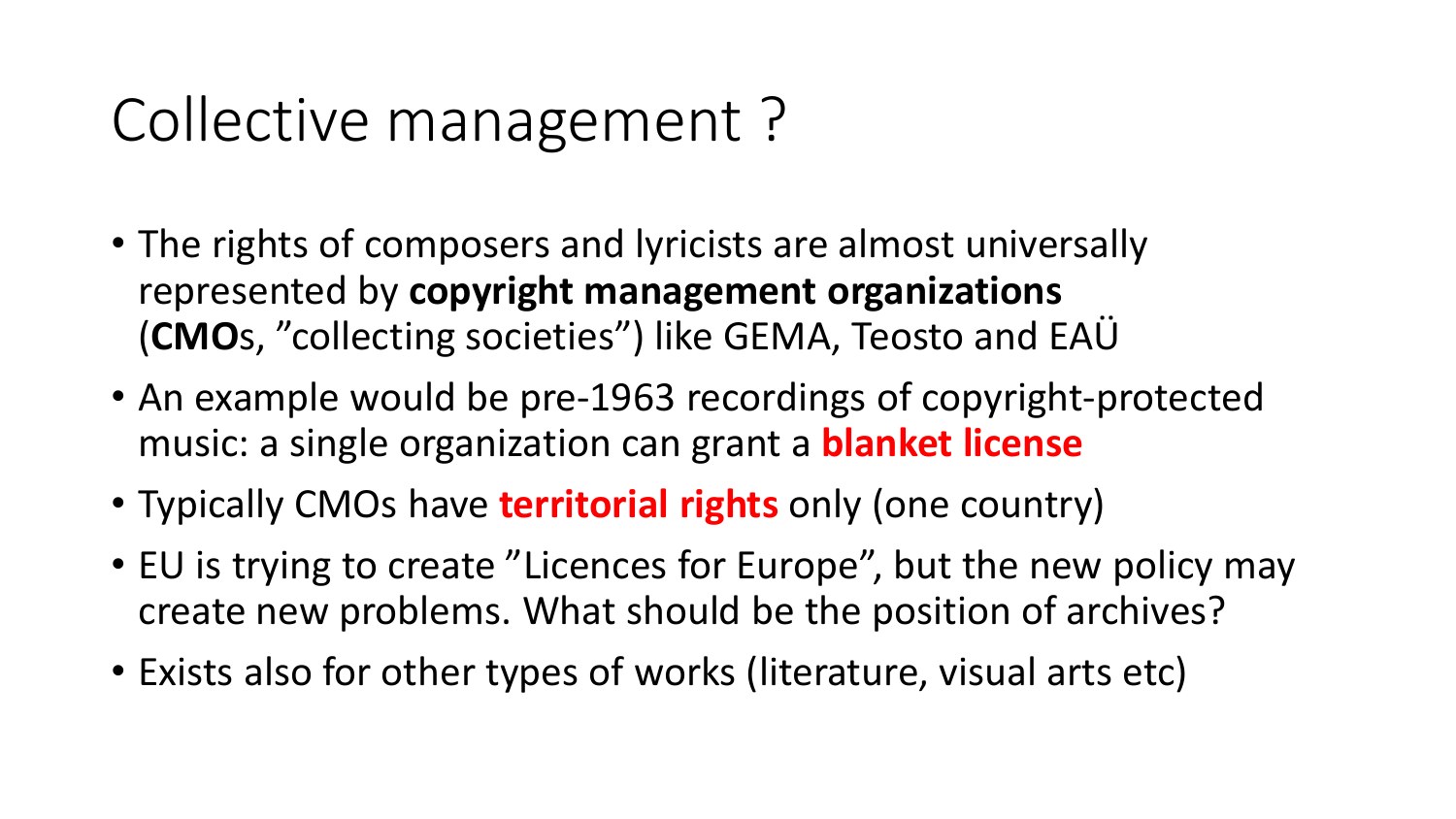#### Too many rights owners?

- Although there are CMOs representing broadcasting rights for recorded music, record companies usually want to control the web rights themselves
- In many fields there are no CMOs, individual agreements only
- It is unlikely that there will ever be a "one-shop" system for licensing all types of copyrights
- Obtaining rights from a large number of sources may be possible, but it takes a lot of time and you have to be prepared for refusals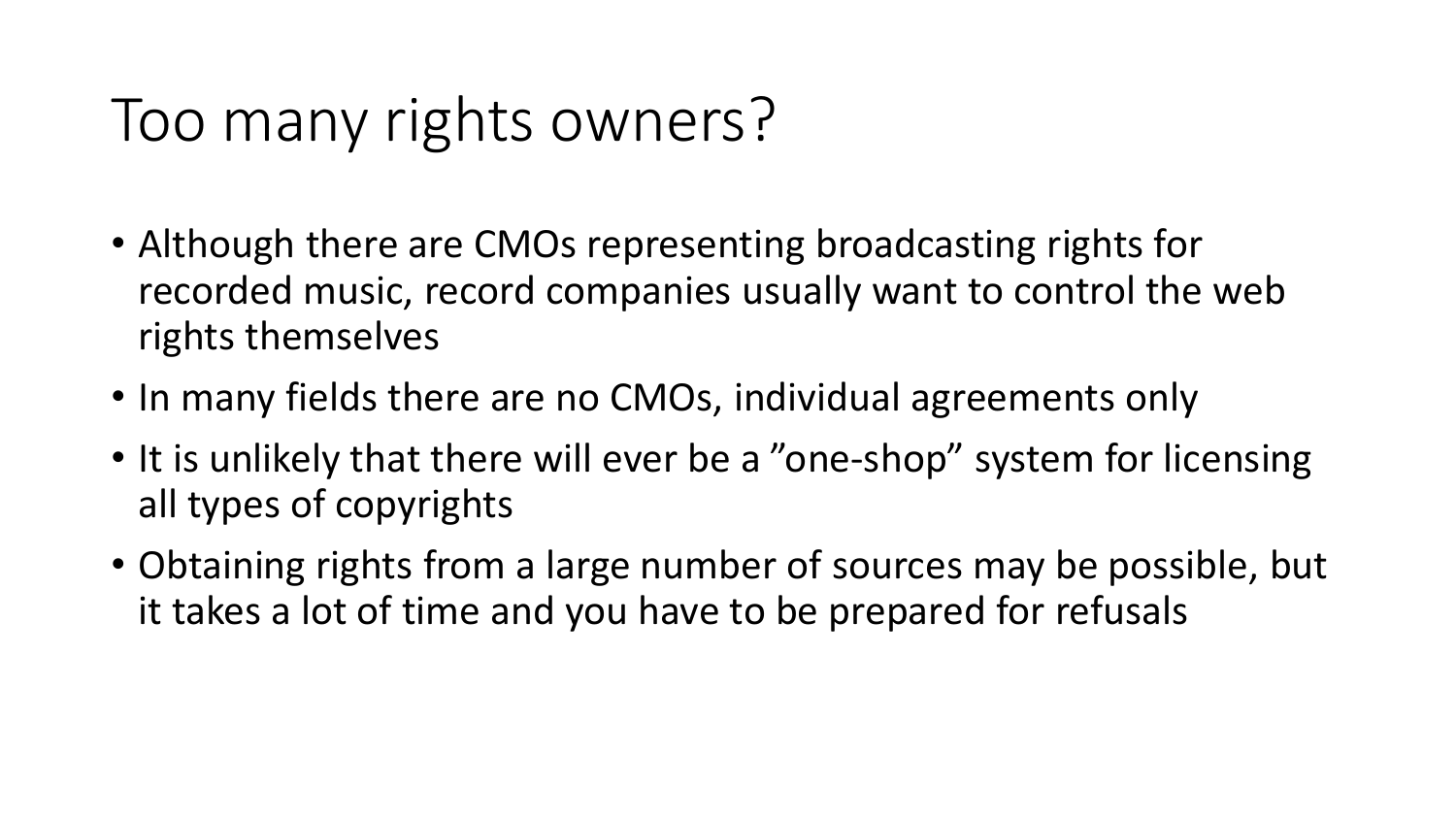#### Exceptions for limited use?

- In many countries, copyright laws allow libraries and archives certain acts without the permission of rights owner. "Three-point test"
- **Free online access** inside selected institutions
- **Extended legal licenses** for a larger number of insitutions (limited use for a set fee). CMOs have a legal mandate to represent also nonmembers. An better alternative to the orphan works directive?
- Territoriality still a problem?
- Campaign for the harmonization of exceptions?
- EU:s plan for text and data mining is an exception of copyright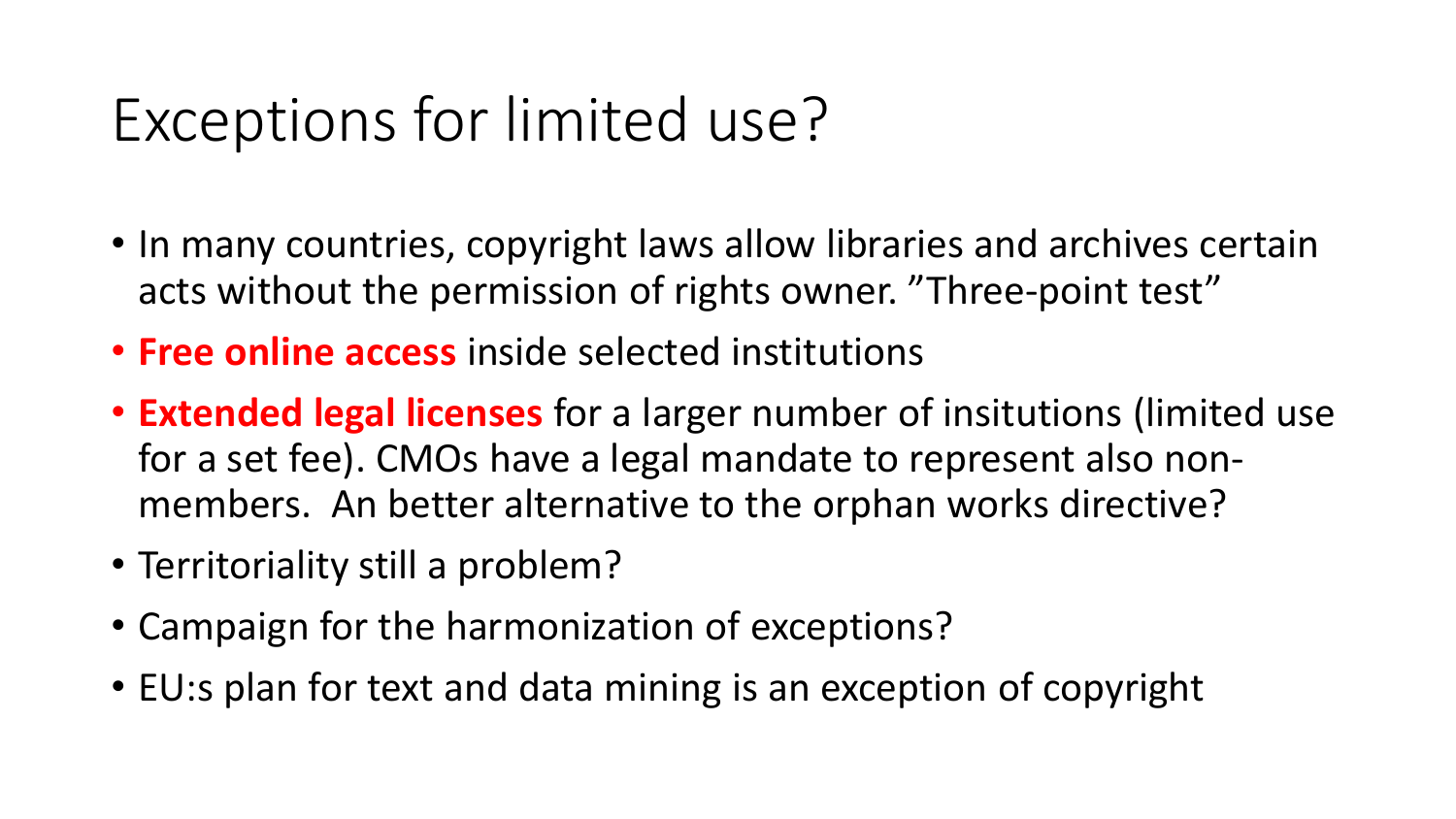#### Cooperation with commercial services ?

- Copyright is complicated, but commercial music downloading and streaming services (iTunes, Spotify, Apple Music etc) have a working system for licensing millions of works
- **The French national library BnF is working with commercial music platforms to present it collection of 40,000 pre-1963 vinyl records on the web. Available on 200 platforms worldwide**
- Users pay a standard fee for unlimited access (c. 10 euros/month), no cost to the library
- Free online access inside the library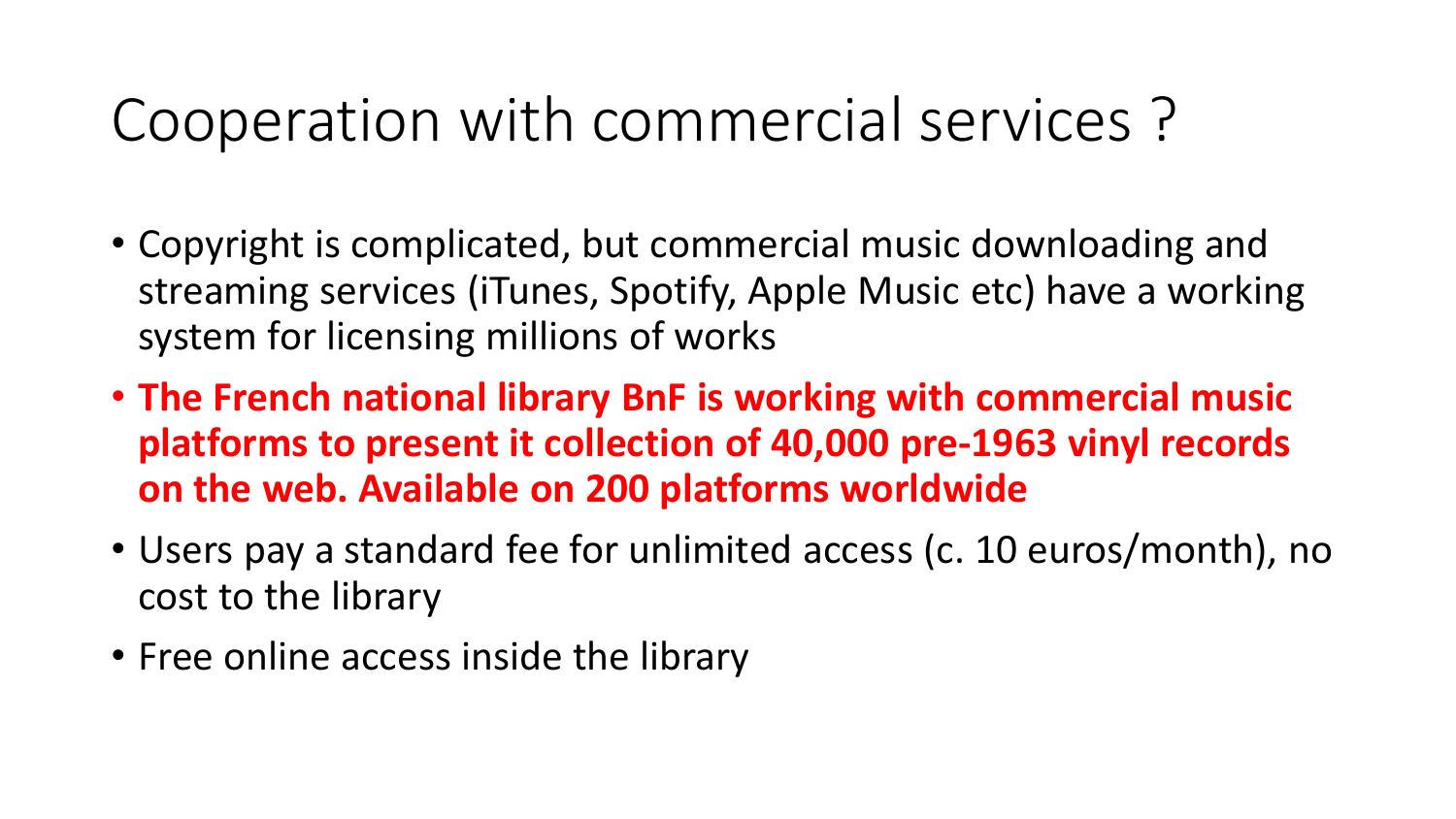#### Could the BnF model work elsewhere ?

- The BnF model could work for all pre-1963 music recordings
- The archive is responsible for digitization and metadata
- An "aggregator" delivers the materials to streaming services
- The streaming services charge users and pay rights owners
- The archive could (potentially) receive the royalty usually paid to the record company
- Not possible for post-1963 recordings
- Ethical and political questions?